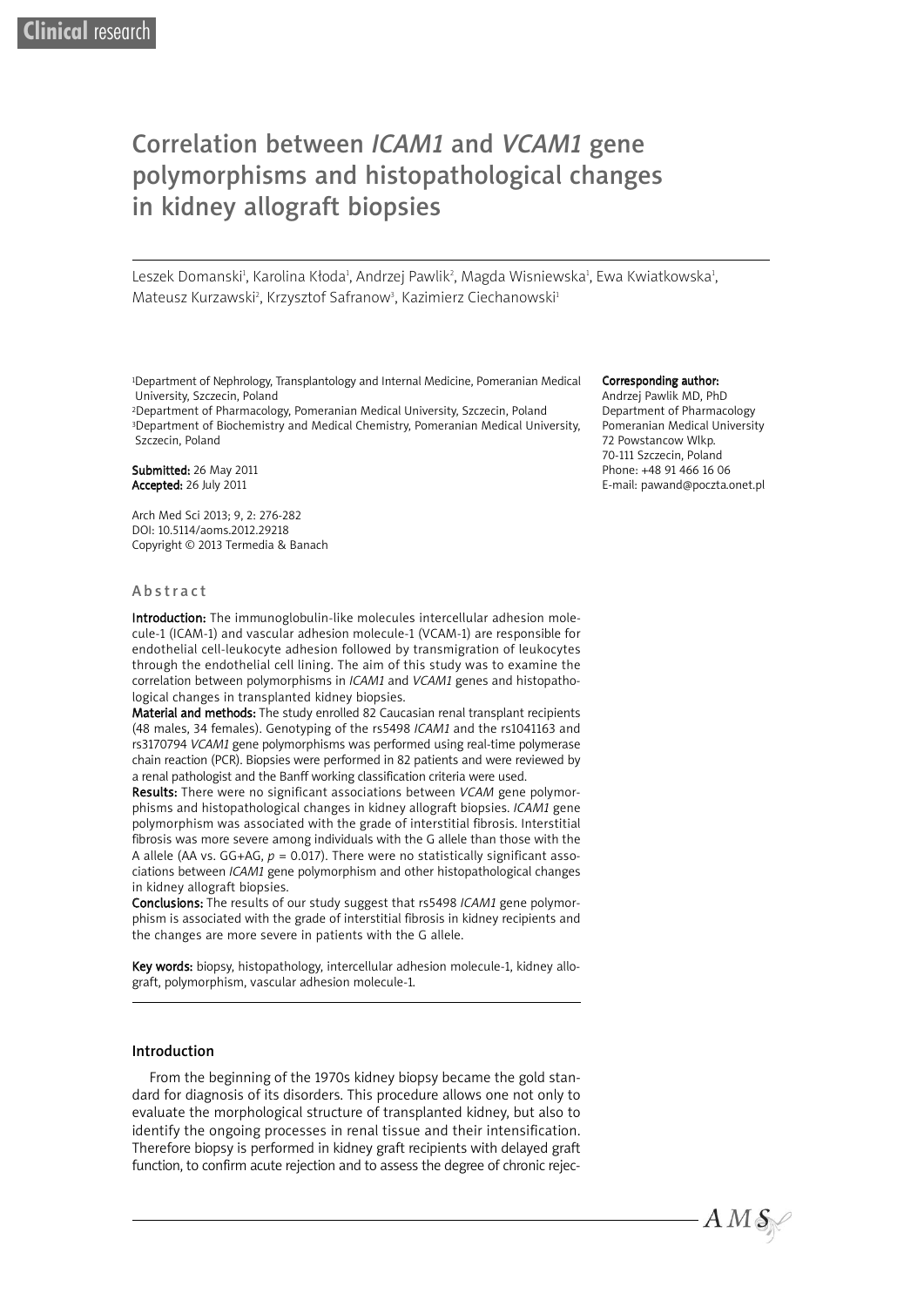tion. Moreover, allograft biopsy is performed according to the protocol for monitoring the status of the properly functioning transplanted kidney. In 1991 in Banff (Canada) a group of scientists determined the criteria for evaluating renal kidney biopsies, allowing for standardization of the rejection process. Over the next years, during subsequent meetings, the criteria were revised, taking into account the latest discoveries in the field of clinical immunology and transplantology. Currently the Banff working classification is standard for kidney transplant pathology assessment [1-4].

Transplantation is the preferred method of treatment in established kidney failure because it prolongs the life of the patient and improves quality of life. The pathogenesis of graft rejection includes allograft tissue and endothelial injury, which are the result of immune response activation [5-7]. Cytokines and reactive oxygen species released during reperfusion increase the expression of adhesion molecules on the surface of endothelial cells [8-11]. Intercellular adhesion molecule-1 (ICAM-1, CD54, *ICAM1* gene located on 19<sup>th</sup> chromosome, locus 19p13.3p13.2) is an immunoglobulin expressed on endothelial cells, smooth muscle cells, macrophages and activated lymphocytes. Intercellular adhesion molecule-1 plays a crucial role in initiating the immunological response through the adhesion of circulating leukocytes to the blood vessel wall and transendothelial migration to tissue [12]. Vascular adhesion molecule-1 (VCAM-1, CD106, *VCAM1* gene located on primer of the 1<sup>st</sup> chromosome, *locus* 1p31-32) is present on the endothelium and antigen-presenting cells. This protein is an endothelial receptor for VLA-4 of the β1 subfamily of integrins and for integrin α4β7. Due to the interaction of these proteins, the T-cell response to alloantigens is initiated. It is significant for the early development of both acute and chronic rejection of the transplanted kidney [13]. This was confirmed in experimental studies evaluating VCAM-1 concentrations in rats undergoing renal graft chronic rejection. There was a correlation between the level of this adhesion molecule and histopathological changes in the transplanted organs. In addition, effective reduction of VCAM-1 expression in kidney allografts was linked to the reduction of the prevalence of chronic rejection [14].

Some reports suggest that ICAM-1 and VCAM-1 synthesis has a genetic background [15]. There are several polymorphisms among *ICAM1* and *VCAM1* genes, which are associated with changes in expression of these molecules and therefore may affect the function of the allograft and immune response after kidney transplantation. Previous studies indicated that polymorphisms rs5498:A>G in exon 6 of the *ICAM1* gene, and rs3170794:T>C and rs1041163:T>C in the *VCAM1* gene promoter correlated with ICAM1 and VCAM1 levels, as well as with various diseases [16-19].

The aim of this study was to examine the association between polymorphisms rs5498:A>G in exon 6 of the *ICAM1* gene, and rs3170794:T>C and rs1041163: T>C in the *VCAM1* gene promoter and histopathological changes in transplanted kidney biopsies.

## Material and methods

The study enrolled 82 consecutive Caucasian renal transplant recipients (48 males, 34 females, mean age: 47.63 ±12.96 years) in whom a kidney biopsy was performed because of impaired graft function. The PAJUNK DeltaCut biopsy system was used. All biopsies were reviewed by a renal pathologist and the Banff working classification criteria were used [3]. All patients received the standard immunosuppressive protocol with triple drug therapy including a calcineurin inhibitor (cyclosporine A or tacrolimus), mycophenolate mofetil and steroids. The local ethics committee of the Pomeranian Medical University in Szczecin, Poland approved the protocol of the study.

## Genotyping

Genomic DNA was extracted (precipitation with trimethyl ammonium bromide salts) from leukocytes contained in 450 µl whole blood samples with ethylenediaminetetraacetic acid (EDTA) as an anticoagulant, using a non-organic and non-enzymatic extraction method. DNA was then precipitated in 99.5% ethanol and dissolved in distilled water. The range of DNA concentrations varied from 100 ng/µl to 500 ng/µl. We standardized DNA with a Nanodrop ND-1000 spectrophotometer and equalized DNA concentrations to 20 ng/µl. This material was used as a matrix for the amplification in real time polymerase chain reaction (RT-PCR). We analysed three single nucleotide polymorphisms (SNPs): rs5498:A>G in exon 6 of the ICAM1 gene, and rs3170794:T>C and rs1041163:T>C in the *VCAM1* gene promoter with *TaqMan* probes in a 7500 Fast Real-Time PCR System machine (Applied Biosystems, USA). The substrates for the reaction were as follows: TaqMan® Genotyping Master Mix (Applied Biosystems, USA), two starters (900 µM), and two *TaqMan* probes with 5' reporter pigment and 3' non-fluorescent quencher

Table I. Clinical characteristics of patients

| Age years                           | $47.55 + 12.96$ |
|-------------------------------------|-----------------|
| Sex [M/F]                           | 48/34           |
| Delayed graft function              | 31 patients     |
| Time after transplantation [months] | $31 + 9$        |
| Creatinine [mg/dl]                  | $1.76 + 0.58$   |
| Cyclosporine A [ng/ml]              | 150-200         |
| Tacrolimus [ng/ml]                  | $7-12$          |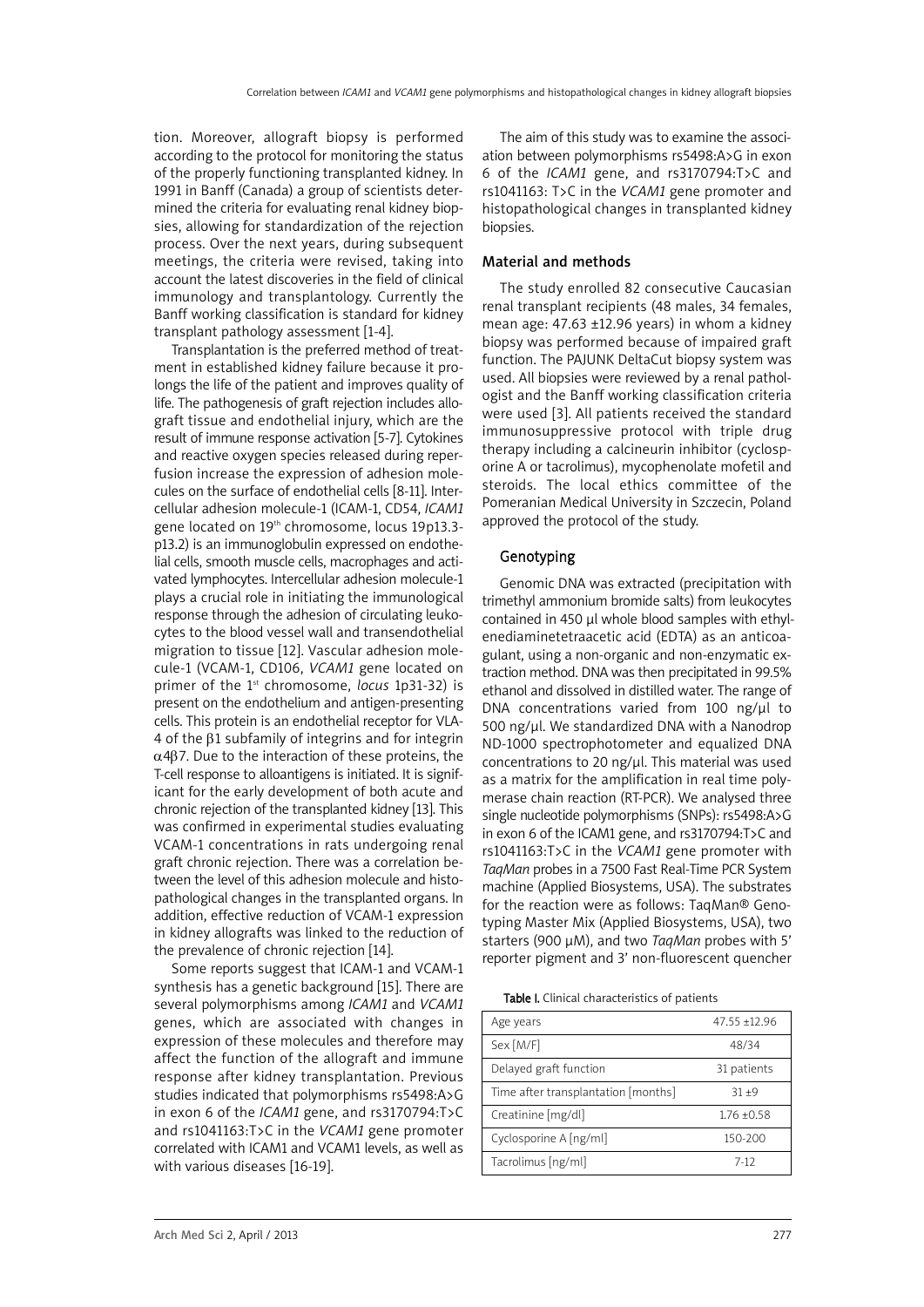Table II. Kidney allograft histopathological changes (i, t, v, ah, ci, cg, ct, cv, mm) in association with rs1041163 *VCAM1* gene polymorphism

| <b>Biopsy</b>              | Grade 0        |                 | Grade 1        |                 |              | Grade 2         |                     | Grade 3         | $Mean \pm SD$   | M-W test $p$                   |
|----------------------------|----------------|-----------------|----------------|-----------------|--------------|-----------------|---------------------|-----------------|-----------------|--------------------------------|
| parameter<br>and genotypes | n              | $\overline{\%}$ | n              | $\overline{\%}$ | n            | $\overline{\%}$ | n                   | $\overline{\%}$ |                 | for comparison<br>TT vs. CC+TC |
| (i) $n = 72$               |                |                 |                |                 |              |                 |                     |                 |                 |                                |
| TT                         |                | 16 32.00        | 15             | 30.00           |              | 10 20.00        | 9                   | 18.00           | $1.24 \pm 1.10$ |                                |
| <b>TC</b>                  | $\overline{3}$ | 15.00           | 9              | 45.00           | 4            | 20.00           | $\overline{4}$      | 20.00           | $1.36 \pm 1.00$ | 0.58                           |
| CC                         | 1              | 50.00           | $\mathbf{1}$   | 50.00           | 0            | 0.00            | 0                   | 0.00            |                 |                                |
| (t) $n = 64$               |                |                 |                |                 |              |                 |                     |                 |                 |                                |
| TT                         |                | 13 30.23        | 18             | 41.86           | 8            | 18.60           | 4                   | 9.30            | $1.07 \pm 0.94$ |                                |
| <b>TC</b>                  | $\overline{4}$ | 21.05           | 8              | 42.11           | 5            | 26.32           | 2                   | 10.53           | $1.33 \pm 0.97$ | 0.29                           |
| CC                         | 0              | 0.00            | $\mathbf{1}$   | 50.00           | 0            | 0.00            | $\mathbf{1}$        | 50.00           |                 |                                |
| (v) $n = 57$               |                |                 |                |                 |              |                 |                     |                 |                 |                                |
| TT                         |                | 36 92.31        | 2              | 5.13            | 0            | 0.00            | $\mathbf{1}$        | 2.56            | $0.13 \pm 0.52$ |                                |
| <b>TC</b>                  |                | 14 87.50        | $\mathbf{1}$   | 6.25            | $\mathbf{1}$ | 6.25            | 0                   | 0.00            | $0.17 \pm 0.51$ | 0.67                           |
| CC                         |                | 2 100.0         | 0              | 0.00            | 0            | 0.00            | 0                   | 0.00            |                 |                                |
| (ah) $n = 68$              |                |                 |                |                 |              |                 |                     |                 |                 |                                |
| TT                         |                | 16 34.78        | 23             | 50.00           | 6            | 13.04           | $\mathbf{1}$        | 2.17            | $0.83 \pm 0.74$ |                                |
| TC                         |                | 6 30.00         | 8              | 40.00           | 6            | 30.00           | 0                   | 0.00            | $1.05 \pm 0.79$ | 0.24                           |
| CC                         | 0              | 0.00            | $\mathbf{1}$   | 50.00           | $\mathbf{1}$ | 50.00           | 0                   | 0.00            |                 |                                |
| (ci) $n = 68$              |                |                 |                |                 |              |                 |                     |                 |                 |                                |
| TT                         |                | 25 54.35        | 14             | 30.43           | 5            | 10.87           | 2                   | 4.35            | $0.65 \pm 0.85$ |                                |
| TC                         |                | 10 50.00        | 5              | 25.00           | 4            | 20.00           | $\mathbf{1}$        | 5.00            | $0.82 \pm 0.91$ | 0.44                           |
| CC                         | 0              | 0.00            | $\overline{2}$ | 100.0           | 0            | 0.00            | 0                   | 0.00            |                 |                                |
| (cg) $n = 55$              |                |                 |                |                 |              |                 |                     |                 |                 |                                |
| TT                         |                | 37 90.24        | 3              | 7.32            | 0            | 0.00            | $\mathbf{1}$        | 2.44            | $0.15 \pm 0.53$ |                                |
| <b>TC</b>                  |                | 10 83.33        | 2              | 16.67           | 0            | 0.00            | 0                   | 0.00            | $0.21 \pm 0.43$ | 0.28                           |
| CC                         | $\mathbf{1}$   | 50.00           | $\mathbf{1}$   | 50.00           | 0            | 0.00            | $\circ$             | 0.00            |                 |                                |
| (ct) $n = 68$              |                |                 |                |                 |              |                 |                     |                 |                 |                                |
| TT                         | 8              | 17.39           | 24             | 52.17           | 10           | 21.74           | 4                   | 8.70            | $1.22 \pm 0.84$ |                                |
| <b>TC</b>                  | $\mathbf{2}$   | 10.00           | 13             | 65.00           | 3            | 15.00           | 2                   | 10.00           | $1.23 \pm 0.75$ | 0.99                           |
| CC                         | 0              | 0.00            | $\overline{2}$ | 100.0           | $\mathbb O$  | 0.00            | $\mathsf{O}\xspace$ | 0.00            |                 |                                |
| (cv) $n = 51$              |                |                 |                |                 |              |                 |                     |                 |                 |                                |
| TΤ                         |                | 24 66.67        | 3              | 8.33            | 4            | 11.11           | 5                   | 13.89           | $0.72 \pm 1.14$ |                                |
| TC                         | 6              | 46.15           | 3              | 23.08           | $\mathbf{1}$ | 7.69            | 3                   | 23.08           | $1.07 \pm 1.22$ | 0.25                           |
| CC                         | $\mathbf{1}$   | 50.00           | 0              | 0.00            | $\mathbf{1}$ | 50.00           | 0                   | 0.00            |                 |                                |
| (mm) $n = 60$              |                |                 |                |                 |              |                 |                     |                 |                 |                                |
| TT                         |                | 25 59.52        | 10             | 23.81           | $\mathbf{1}$ | 2.38            | 6                   | 14.29           | $0.71 \pm 1.07$ |                                |
| TC                         | 7              | 43.75           | 4              | 25.00           | 4            | 25.00           | $\mathbf{1}$        | 6.25            | $0.89 \pm 0.96$ | 0.34                           |
| $\mathsf{CC}$              |                | 1 50.00         | $\mathbf{1}$   | 50.00           | 0            | 0.00            | 0                   | 0.00            |                 |                                |

p value calculated with the Mann-Whitney (M-W) test; i - interstitial infiltration,  $t$  - tubulitis,  $v$  - intimal arteritis, ah - arteriolar hyaline thickening, ci – interstitial fibrosis, cq – glomerulopathy, ct – tubular atrophy, cv – fibrous intimal thickening, mm – mesangial matrix increase

(200 µM). The probe specific for the more frequent gene allele was marked with 6-FAM reporter pigment and the probe specific for the less frequent gene allele was marked with VIC pigment. For the rs5498: A>G and rs3170794:T>C SNPs analysis two readymade assays were used: No. C\_\_8726337\_40 and

C\_\_30900705\_10. For the rs1041163:T>C SNP analysis we prepared a new assay with the pair of primers 5'-GAC CTC TGG GTT ACT TGT TTA TAA GCT-3', 5'-GAGATGCTGTTCTAGGGTGTGG-3' and the following probes: FAM – TAG GGA TCA GAA AAA TTG A, VIC – TAG GGA TCA GAG AAA TTG A. The reactions were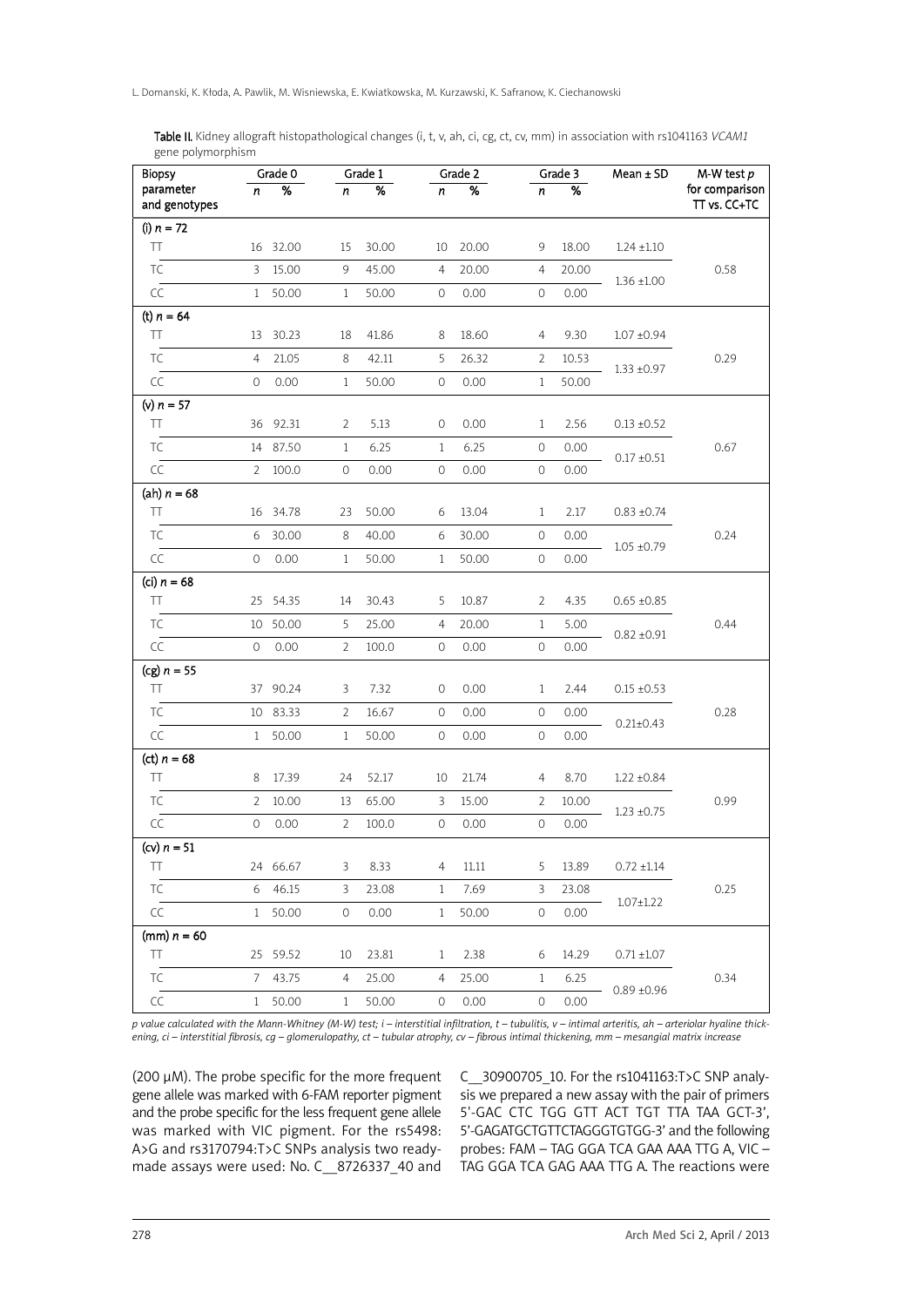| <b>Biopsy</b>              |              | Grade 0  |                | Grade 1 |                     | Grade 2 |              | Grade 3 | $Mean \pm SD$            | $M-W$ test $p$              |
|----------------------------|--------------|----------|----------------|---------|---------------------|---------|--------------|---------|--------------------------|-----------------------------|
| parameter<br>and genotypes | $\mathbf n$  | %        | n              | %       | n                   | %       | n            | %       |                          | for comparison<br>TC vs. TT |
| (i) $n = 72$               |              |          |                |         |                     |         |              |         |                          |                             |
| <b>TT</b>                  |              | 19 27.54 | 24             | 34.78   | 14                  | 20.29   | 12           | 17.39   | $1.28 \pm 1.06$          | 1.00                        |
| TC                         | $\mathbf{1}$ | 33.33    | $\mathbf{1}$   | 33.33   | $\mathsf{O}\xspace$ | 0.00    | $\mathbf{1}$ | 33.33   | $1.33 \pm 1.53$          |                             |
| (t) $n = 64$               |              |          |                |         |                     |         |              |         |                          |                             |
| <b>TT</b>                  |              | 17 27.87 | 25             | 40.98   | 13                  | 21.31   | 6            | 9.84    | $1.13 \pm 0.94$          | 0.39                        |
| TC                         | $\circ$      | 0.00     | $\overline{2}$ | 66.67   | $\mathsf{O}\xspace$ | 0.00    | $\mathbf{1}$ | 33.33   | $1.67 \pm 1.15$          |                             |
| (v) $n = 57$               |              |          |                |         |                     |         |              |         |                          |                             |
| <b>TT</b>                  |              | 51 91.07 | 3              | 5.36    | $\mathbf{1}$        | 1.79    | $\mathbf{1}$ | 1.79    | $0.14 \pm 0.52$          | 1.00                        |
| TC                         | $\mathbf{1}$ | 100.0    | $\mathcal{O}$  | 0.00    | $\mathbf 0$         | 0.00    | $\circ$      | 0.00    | $\overline{\phantom{0}}$ |                             |
| (ah) $n = 68$              |              |          |                |         |                     |         |              |         |                          |                             |
| <b>TT</b>                  | 21           | 31.82    | 31             | 46.97   | 13                  | 19.70   | $\mathbf{1}$ | 1.52    | $0.91 \pm 0.76$          | 0.46                        |
| TC                         | 1            | 50.00    | $\mathbf{1}$   | 50.00   | $\mathsf{O}\xspace$ | 0.00    | $\circ$      | 0.00    | $0.50 \pm 0.71$          |                             |
| (ci) <i>n</i> = 68         |              |          |                |         |                     |         |              |         |                          |                             |
| <b>TT</b>                  |              | 33 50.77 | 20             | 30.77   | 9                   | 13.85   | 3            | 4.62    | $0.72 \pm 0.88$          | 0.48                        |
| <b>TC</b>                  | $2^{\circ}$  | 66.67    | 1              | 33.33   | $\circ$             | 0.00    | $\circ$      | 0.00    | $0.33 \pm 0.58$          |                             |
| $(cg) n = 55$              |              |          |                |         |                     |         |              |         |                          |                             |
| <b>TT</b>                  |              | 47 87.04 | 6              | 11.11   | $\circ$             | 0.00    | $\mathbf{1}$ | 1.85    | $0.17 \pm 0.50$          | 1.00                        |
| <b>TC</b>                  | $\mathbf{1}$ | 100.0    | $\mathcal{O}$  | 0.00    | $\circ$             | 0.00    | $\circ$      | 0.00    | $\equiv$                 |                             |
| (ct) $n = 68$              |              |          |                |         |                     |         |              |         |                          |                             |
| <b>TT</b>                  | 9            | 13.85    | 37             | 56.92   | 13                  | 20.00   | 6            | 9.23    | $1.25 \pm 0.81$          | 0.20                        |
| <b>TC</b>                  | $\mathbf{1}$ | 33.33    | $\overline{2}$ | 66.67   | $\mathsf O$         | 0.00    | $\circ$      | 0.00    | $0.67 \pm 0.58$          |                             |
| (cv) $n = 51$              |              |          |                |         |                     |         |              |         |                          |                             |
| <b>TT</b>                  |              | 29 60.42 | 6              | 12.50   | 6                   | 12.50   | 7            | 14.58   | $0.81 \pm 1.14$          | 0.95                        |
| <b>TC</b>                  | $\mathbf{2}$ | 66.67    | 0              | 0.00    | $\circ$             | 0.00    | $\mathbf{1}$ | 33.33   | $1.00 \pm 1.73$          |                             |
| (mm) $n = 60$              |              |          |                |         |                     |         |              |         |                          |                             |
| TT                         |              | 32 55.17 | 14             | 24.14   | 5                   | 8.62    | 7            | 12.07   | $0.78 \pm 1.04$          | 0.89                        |
| TC                         | $\mathbf{1}$ | 50.00    | $\mathbf{1}$   | 50.00   | 0                   | 0.00    | 0            | 0.00    | $0.50 \pm 0.71$          |                             |

Table III. Kidney allograft histopathological changes (i, t, v, ah, ci, cg, ct, cv, mm) in association with rs3170794 *VCAM1* gene polymorphism

p value calculated with the Mann-Whitney (M-W) test;  $i$  - interstitial infiltration,  $t$  - tubulitis,  $v$  - intimal arteritis, ah - arteriolar hyaline thickening, ci - interstitial fibrosis, cg - glomerulopathy, ct - tubular atrophy, cv - fibrous intimal thickening, mm - mesangial matrix increase

performed at 95°C for 10 min due to AmpliTaq Gold polymerase activation, then 40 cycles of 15 s at 92°C and 60 s at 60°C. The genotypes were determined automatically through the comparison of 6-FAM and VIC pigment fluorescence. Then the results were verified in the review of the amplification plot curves.

# Statistical analysis

The association of histopathological changes in renal grafts with genotypes was analysed with Mann-Whitney test. Value of *p* below 0.05 was considered as statistically significant.

## Results

The clinical characteristic of patients are presented in Table I. As shown in Tables II and III, there were no significant associations between *VCAM* gene polymorphisms and histopathological changes in kidney allograft biopsies.

With regard to the *ICAM1* gene polymorphism, there was a significant association with the grade of interstitial fibrosis. Interstitial fibrosis was more severe among individuals with the G allele than those with the A allele (AA vs  $GG+AG$ ,  $p = 0.017$ ) (Table IV). Moreover, mesangial matrix increase was more enhanced among individuals with the *ICAM1* G allele than among those with the A allele (AA vs.  $GG+AG$ ,  $p = 0.06$ ) (Table II). These differences were on the border of statistical significance. There were no statistically significant associations between *ICAM1* gene polymorphism and other histopathological changes in kidney allograft biopsies.

Additionally we analysed the creatinine concentrations in association with studied polymorphisms.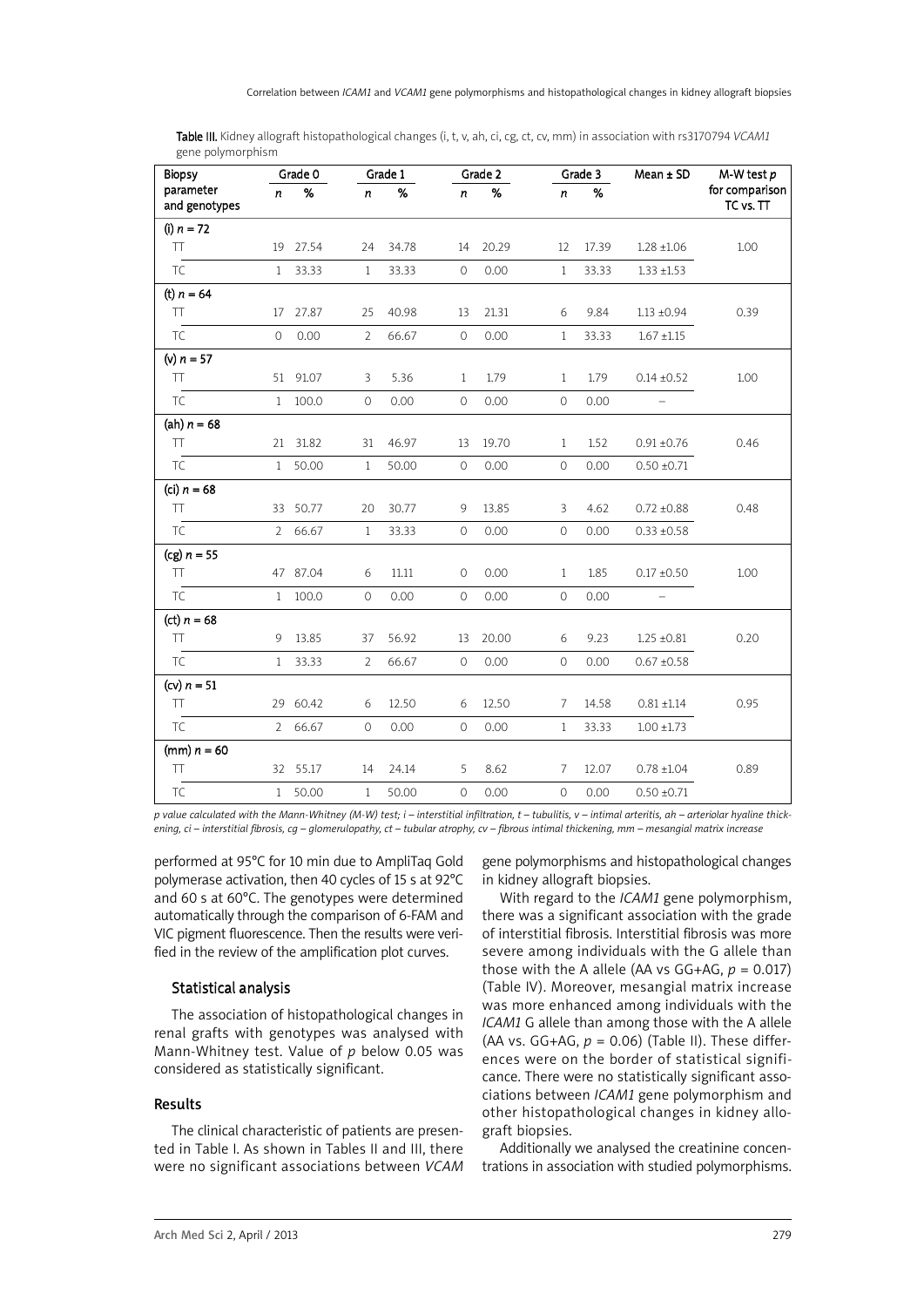Table IV. Kidney allograft histopathological changes (i, t, v, ah, ci, cg, ct, cv, mm) in association with rs5498 *ICAM1* gene polymorphism

| <b>Biopsy</b>              |                | Grade 0  |                | Grade 1                  |                     | Grade 2       |                     | Grade 3         | $Mean \pm SD$   | $M-W$ test $p$                 |
|----------------------------|----------------|----------|----------------|--------------------------|---------------------|---------------|---------------------|-----------------|-----------------|--------------------------------|
| parameter<br>and genotypes | n              | %        | n              | $\overline{\mathcal{C}}$ | n                   | $\frac{9}{6}$ | n                   | $\overline{\%}$ |                 | for comparison<br>AA vs. GG+AG |
| (i) $n = 72$               |                |          |                |                          |                     |               |                     |                 |                 |                                |
| AA                         | 8              | 33.33    | 8              | 33.33                    | 4                   | 16.67         | 4                   | 16.67           | $1.17 \pm 1.09$ |                                |
| AG                         | 9              | 27.27    | 11             | 33.33                    | 7                   | 21.21         | 6                   | 18.18           | $1.30 \pm 1.07$ | 0.50                           |
| GG                         | 3              | 20.00    | 6              | 40.00                    | 3                   | 20.00         | 3                   | 20.00           | $1.40 \pm 1.06$ |                                |
| (t) $n = 64$               |                |          |                |                          |                     |               |                     |                 |                 |                                |
| AA                         | 6              | 27.27    | 9              | 40.91                    | 4                   | 18.18         | 3                   | 13.64           | $1.18 \pm 1.00$ |                                |
| AG                         | 9              | 33.33    | 10             | 37.04                    | 7                   | 25.93         | $\mathbf{1}$        | 3.70            | $1.00 \pm 0.88$ | 0.94                           |
| GG                         | $\overline{2}$ | 13.33    | 8              | 53.33                    | 2                   | 13.33         | 3                   | 20.00           | $1.40 \pm 0.99$ |                                |
| (v) $n = 57$               |                |          |                |                          |                     |               |                     |                 |                 |                                |
| AA                         | 18             | 90.00    | $\mathbf{1}$   | 5.00                     | 0                   | 0.00          | 1                   | 5.00            | $0.20 \pm 0.70$ |                                |
| AG                         | 25             | 96.15    | 0              | 0.00                     | $\mathbf{1}$        | 3.85          | 0                   | 0.00            | $0.08 \pm 0.39$ | 0.79                           |
| GG                         | 9              | 81.82    | $\overline{2}$ | 18.18                    | 0                   | 0.00          | 0                   | 0.00            | $0.18 \pm 0.40$ |                                |
| (ah) $n = 68$              |                |          |                |                          |                     |               |                     |                 |                 |                                |
| AA                         | 9              | 40.91    | 10             | 45.45                    | 3                   | 13.64         | 0                   | 0.00            | $0.73 \pm 0.70$ |                                |
| AG                         | 7              | 20.59    | 17             | 50.00                    | 10                  | 29.41         | 0                   | 0.00            | $1.09 \pm 0.71$ | 0.21                           |
| GG                         | 6              | 50.00    | 5              | 41.67                    | $\mathbf 0$         | 0.00          | 1                   | 8.33            | $0.67 \pm 0.89$ |                                |
| (ci) $n = 68$              |                |          |                |                          |                     |               |                     |                 |                 |                                |
| AA                         | 16             | 69.57    | 6              | 26.09                    | 1                   | 4.35          | 0                   | 0.00            | $0.35 \pm 0.57$ |                                |
| AG                         | 12             | 37.50    | 13             | 40.63                    | 5                   | 15.63         | $\overline{2}$      | 6.25            | $0.91 \pm 0.89$ | 0.017                          |
| GG                         | 7              | 53.85    | $\overline{2}$ | 15.38                    | 3                   | 23.08         | 1                   | 7.69            | $0.85 \pm 1.07$ |                                |
| (cg) $n = 55$              |                |          |                |                          |                     |               |                     |                 |                 |                                |
| AA                         | 15             | 100.0    | 0              | 0.00                     | 0                   | 0.00          | 0                   | 0.00            | $0.00 \pm 0.00$ |                                |
| $\mathsf{AG}$              | 23             | 79.31    | 5              | 17.24                    | $\mathsf{O}\xspace$ | 0.00          | $\mathbf{1}$        | 3.45            | $0.28 \pm 0.65$ | 0.086                          |
| GG                         |                | 10 90.91 | $\mathbf{1}$   | 9.09                     | $\circ$             | 0.00          | $\mathsf{O}\xspace$ | 0.00            | $0.09 \pm 0.30$ |                                |
| (ct) $n = 68$              |                |          |                |                          |                     |               |                     |                 |                 |                                |
| AA                         | 4              | 17.39    | 15             | 65.22                    | 4                   | 17.39         | 0                   | 0.00            | $1.00 \pm 0.60$ |                                |
| AG                         | 2              | 6.06     | 20             | 60.61                    | 6                   | 18.18         | 5                   | 15.15           | $1.42 \pm 0.83$ | 0.16                           |
| GG                         | 4              | 33.33    | 4              | 33.33                    | 3                   | 25.00         | $\mathbf{1}$        | 8.33            | $1.08 \pm 1.00$ |                                |
| (cv) $n = 51$              |                |          |                |                          |                     |               |                     |                 |                 |                                |
| AA                         | 8              | 53.33    | $\mathbf{1}$   | 6.67                     | 3                   | 20.00         | 3                   | 20.00           | $1.07 \pm 1.28$ |                                |
| AG                         |                | 18 69.23 | 3              | 11.54                    | 3                   | 11.54         | 2                   | 7.69            | $0.58 \pm 0.99$ | 0.39                           |
| GG                         |                | 5 50.00  | 2              | 20.00                    | 0                   | 0.00          | 3                   | 30.00           | $1.10 \pm 1.37$ |                                |
| (mm) $n = 60$              |                |          |                |                          |                     |               |                     |                 |                 |                                |
| AA                         |                | 13 76.47 | 2              | 11.76                    | 0                   | 0.00          | 2                   | 11.76           | $0.47 \pm 1.00$ |                                |
| AG                         |                | 13 41.49 | 12             | 38.71                    | 4                   | 12.90         | $\overline{2}$      | 6.45            | $0.84 \pm 0.90$ | 0.065                          |
| GG                         | 7 <sup>7</sup> | 58.33    | $\mathbf{1}$   | 8.33                     | $\mathbf{1}$        | 8.33          | 3                   | 25.00           | $1.00 \pm 1.35$ |                                |

p value calculated with the Mann-Whitney (M-W) test; i — interstitial infiltration, t — tubulitis, v — intimal arteritis, ah — arteriolar hyaline thickening, ci – interstitial fibrosis, cg – glomerulopathy, ct – tubular atrophy, cv – fibrous intimal thickening, mm – mesangial matrix increase

*ICAM1* rs5498 GG genotype was associated with increased creatinine concentrations (1.96 ±0.56 mg/dl) in comparison with AG (1.72 ±0.66 mg/dl) and AA genotypes (1.69 ±0.51 mg/dl) (AA+AG vs. GG,  $p = 0.004$ ). There were no statistically significant associations between *VCAM* gene polymorphisms and creatinine concentrations.

## Discussion

In our study we examined the association between polymorphisms in *ICAM1* and *VCAM1* genes and histopathological changes in transplanted kidney biopsies. We observed a statistically significant association between the grade of interstitial fibrosis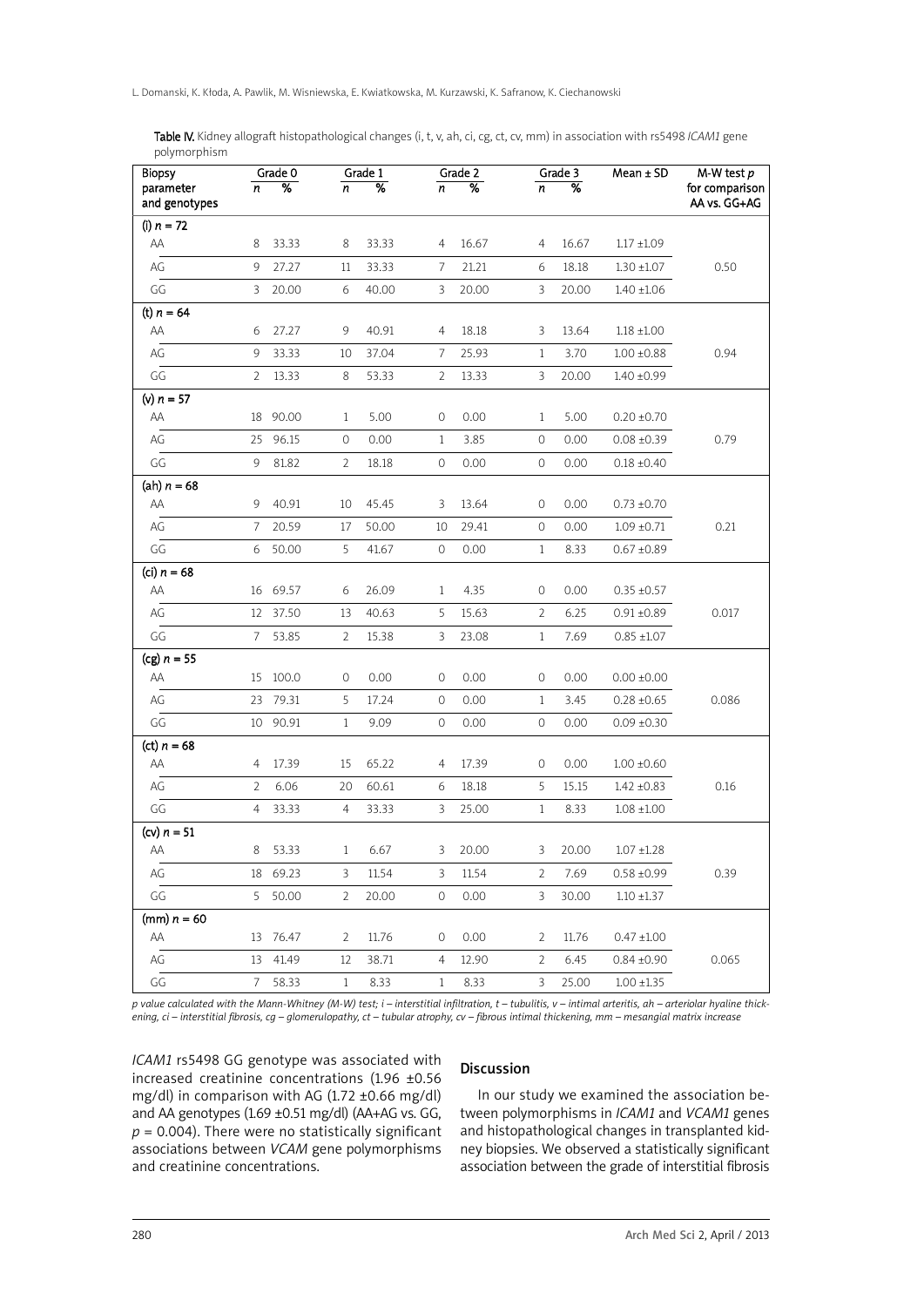and rs5498 *ICAM1* gene polymorphism. Histopathological lesions were more severe among G allele carriers than among those with the A allele.

Intercellular adhesion molecule-1 is an adhesion receptor and is found on leukocytes and endothelial cells [20]. Increased expression of ICAM-1 has been found in biopsies of renal allograft with rejection [21]. Previous reports have shown the presence of VCAM-1 on parietal cells lining Bowman's capsule [22, 23]. In kidney allografts with rejection the increased expression of VCAM-1 was observed in muscular artery endothelium and in smooth muscle cells. It has been postulated that the upregulation of both ICAM-1 and VCAM-1 could facilitate the destruction of capillaries and tubular cells in kidney rejection [24, 25].

Adhesion molecules may mediate the infiltration process, but may also serve as a costimulatory signal for T-cell activation by antigen-presenting cells. Previous studies examined the expression of adhesion molecules in inflammatory renal diseases and revealed increased expression of adhesion molecules in biopsies with chronic histological damage. Increased expression of ICAM-1 and VCAM-1 was observed in different renal diseases and correlated with structural tubular damage and interstitial fibrosis [26].

In recent years, the frequency of acute rejection episodes after kidney transplantation has been decreasing, but interstitial fibrosis and tubular atrophy are still the main cause of kidney function loss. Infiltration of inflammatory cells into the allograft interstitium is the basis of the alloimmune response that leads to injury and subsequent interstitial fibrosis and chronic allograft failure [27]. Clinical factors that are correlated with interstitial fibrosis include older recipient age, greater human leukocyte antigen (HLA) mismatch and the use of calcineurin inhibitors [28, 29]. Kwiatkowski *et al*. described changes in allograft biopsies which where associated with preservation method during cold ischaemia time. Interstitial fibrosis and tubular atrophy were diagnosed more often in hypothermically stored allografts. Moreover, there was a higher frequency of interstitial fibrosis [30]. Heilman *et al*. analysed histopathological changes in allografts among patients with the steroid withdrawal protocol. Biopsies were performed during the reperfusion, and in the 1st, 4th and 12th month after transplantation. Interstitial fibrosis was diagnosed in 19% of kidney recipients 1 year after transplantation. It was shown that increased creatinine serum concentrations and recipient's age were the risk factors of interstitial fibrosis [31]. Servais *et al*. examined the effect of cyclosporine to sirolimus conversion on interstitial fibrosis. Biopsy results revealed no differences between cyclosporine and sirolimus treated patients in the percentage of interstitial fibrosis [32]. In another study the authors evaluated the

genes associated with the onset of interstitial fibrosis and tubular atrophy. The 3-month biopsies of the kidneys with interstitial fibrosis and tubular atrophy showed overexpression of several genes that are important in T- and B-cell activation and the immune response and are involved in profibrotic processes. Furthermore, several genes with transporter and metabolic functions were underrepresented in these biopsies. The authors conclude that interstitial fibrosis and tubular atrophy occur already before they are detectable with conventional histopathological examination of renal allografts. Thus, microarray technology applied to protocol biopsies provides insight into the pathophysiology of these processes and might allow for a more timely therapeutic intervention [33].

In conclusion, the results of our study suggest that rs5498 *ICAM1* gene polymorphism is associated with the grade of interstitial fibrosis in kidney allograft recipients and the changes are more severe in patients with the G allele.

#### Re f e r e n c e s

- 1. Solez K, Axelsen RA, Benediktsson H, et al. International standardization of criteria for the histologic diagnosis of renal allograft rejection: the Banff working classification of kidney transplant pathology. Kidney Int 1993; 44: 411-22.
- 2. Racusen LC, Solez K, Colvin RB, et al. The Banff 97 working classification of renal allograft pathology. Kidney Int 1999; 55: 713-23.
- 3. Solez K, Colvin RB, Racusen LC, et al. Banff 07 classification of renal allograft pathology: updates and future directions. Am J Transplant 2008; 8: 753-60.
- 4. Solez K. History of the Banff classification of allograft pathology as it approaches its 20th year. Curr Opin Organ Transplant 2010; 15: 49-51.
- 5. Lubas A, Żelichowski G, Próchnicka A, Wiśniewska M, Saracen M, Wańkowicz Z. Renal vascular response to angiotensin II inhibition in intensive antihypertensive treatment of essential hypertension. Arch Med Sci 2010; 6: 533-8.
- 6. Malyszko J, Zbroch E, Malyszko J, Mysliwiec M, Iaina A. The cardio-renal-anaemia syndrome predicts survival in peritoneally dialyzed patients. Arch Med Sci 2010; 6: 539-44.
- 7. Shouman M, Abdallah N, El Tablawy N, Rashed L. Biochemical markers of endothelial dysfunction in pediatric nephrotic syndrome. Arch Med Sci 2009; 5: 415-21.
- 8. Haleagrahara N, Yee T, Chakravarthi S, Lee N. Protective effect of N-acetylcysteine on cyclosporine A-induced changes in lipid hydroperoxide levels and renal dysfunction in rats. Arch Med Sci 2009; 5: 16-22.
- 9. Yu M, Wen N, Wenzhong Z, Yuanchang X, Xiaoming D, Yongjin L. Effect of repeated ischaemic preconditioning on TLR4 and proinflammatory cytokines TNF-alpha and IL-1beta in myocardial ischaemia-reperfusion injury in a rat model. Arch Med Sci 2010; 6: 843-7.
- 10. Ysebaert DK, De Greef KE, Vercauteren SR, et al. Identification and kinetics of leukocytes after severe ischaemia/reperfusion renal injury. Nephrol Dial Transplant 2000; 15: 1562-74.
- 11. Kim I, Moon SO, Kim SH, Kim HJ, Koh YS, Koh GY. Vascular endothelial growth factor expression of intercellular adhesion molecule 1 (ICAM-1), vascular cell adhesion molecule 1 (VCAM-1), and E-selectin through nuclear factor-kappa B activation in endothelial cells. J Biol Chem 2001; 276: 7614-20.